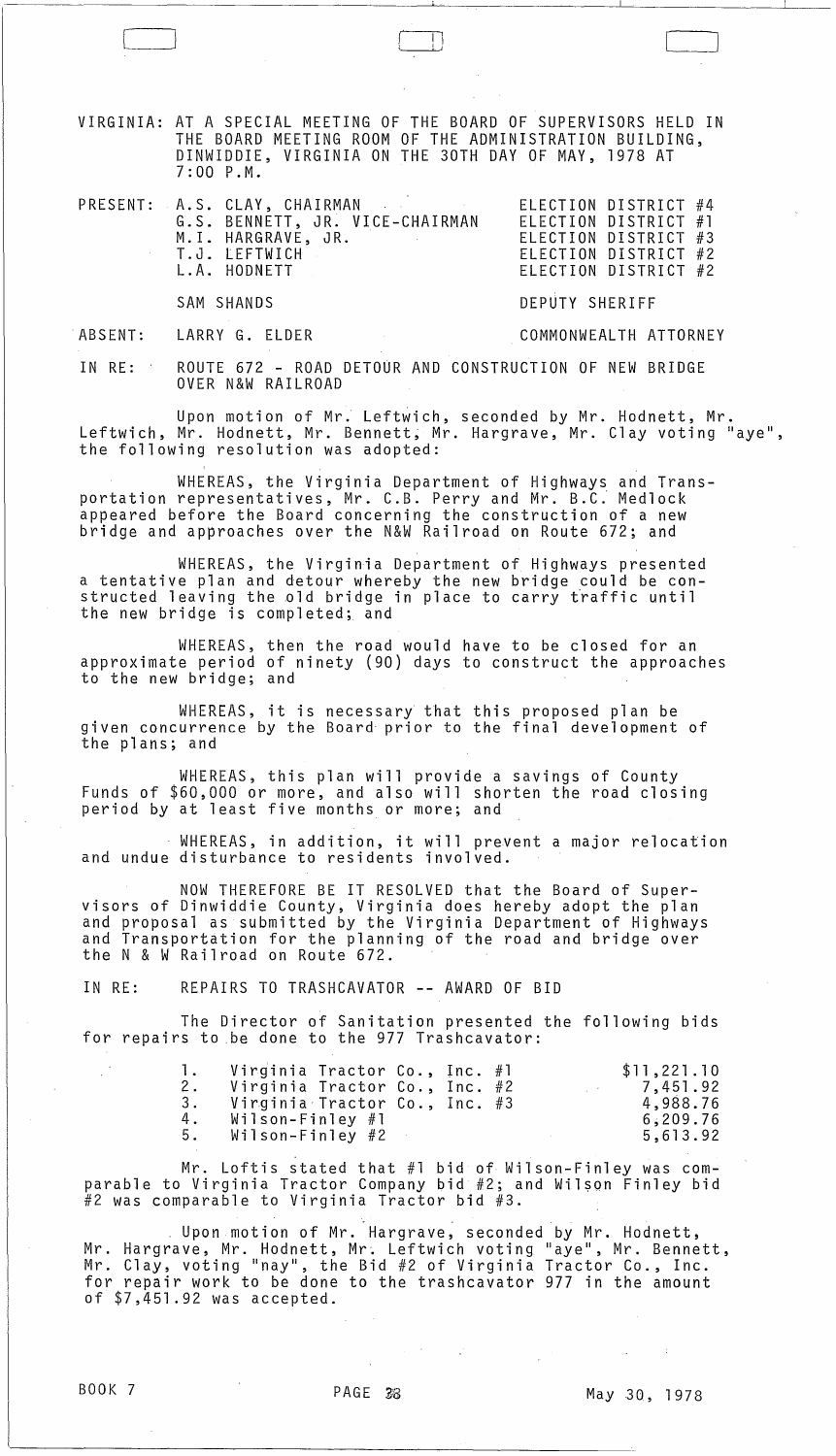### IN RE: EXECUTIVE SESSION

Upon motion of Mr. Bennett, seconded by Mr. Hodnett, Mr. Bennett, Mr. Hodnett, Mr. Leftwich, Mr. Hargrave, Mr. Clay,<br>voting "aye", the Board moved into Executive Session at 7:35 P. M. The Board returned to Open Session at 8:45 P. M.

# IN RE: DISCUSSION OF SCHOOL BUS GARAGE

The School Board met jointly with the Board of Supervisors to discuss plans for the new school bus garage. Mr. George Soloe, Superintendent of Maintenance and Transportation presented a rough sketch of a proposed building for the Board's review. After a brief discussion, the Board instructed the School Board to contact suppliers of metal buildings for further plans and cost estimates.

IN RE: RENOVATION OF HEALTH BUILDING - APPROVAL OF BID

The County Administrator presented the following bids for renovation of the Health Building:

|                 | Boisseau  | Witt  | Watkins        | Trane  |
|-----------------|-----------|-------|----------------|--------|
| Roof            | 11,616    | 8,030 | 5,100          |        |
| Heating<br>A.C. | 22,968    |       | 6,643<br>9,600 | 10,000 |
| Elec.           | 5,443.68  |       | 1,185          |        |
| Carpentry       | 18,760.77 |       | 17,080         |        |
|                 |           |       |                |        |
| <b>TOTAL</b>    | 58,788.45 | 8,030 | $39,614*$      | 10,000 |
| Plus            | $-0-$     | $-0-$ | 10%<br>3,961   | $-0-$  |
| <b>TOTAL</b>    | $-0-$     | $-0-$ | 43,575         | $-0-$  |
| Plus Profit     |           |       | 18%<br>7,843   |        |
| <b>TOTAL</b>    | $-0-$     | $-0-$ | 51,418         | $-0-$  |
|                 |           |       | *Not to Exceed |        |

Because Mr. Winfred Watkins was the low bidder, the Board negotiated with him on the items they desired to replace, install, or renovate.

Upon motion of Mr. Bennett, seconded by Mr. Hargrave, Mr. Bennett, Mr. Hargrave, Mr. Leftwich, Mr. Hodnett, Mr. Clay,<br>voting "aye",

BE IT RESOLVED by the Board of Supervisors of Dinwiddie County, Virginia that Winfred Watkins be retained on a cost-plus basis to do the following items:

1. New Roof - base cost of \$5100.00

| . . |                                                             |
|-----|-------------------------------------------------------------|
| 2.  | Electrical wiring and installation of new light             |
|     | fixtures - base cost of \$1185.00 (This figure might        |
|     | be somewhat higher due to the fact that the heating         |
|     | and air conditioning systems are not to be installed        |
|     | and some wiring for the light fixtures was included         |
|     | in these figures).                                          |
| 3.  | Interview Rooms and Dressing Rooms - base cost of \$2180.00 |
|     |                                                             |

4. Steps installed at back door - No defined cost.

, and  $\alpha_{\rm max}$  are  $\alpha_{\rm max}$ 

**Katherine** 

- 5. Repairs to ceiling and waiting room and other
- areas No defined cost.

and a strong of

 $\frac{1}{2} \left( \frac{1}{2} \right) \left( \frac{1}{2} \right) \left( \frac{1}{2} \right) \left( \frac{1}{2} \right) \left( \frac{1}{2} \right) \left( \frac{1}{2} \right) \left( \frac{1}{2} \right) \left( \frac{1}{2} \right) \left( \frac{1}{2} \right) \left( \frac{1}{2} \right) \left( \frac{1}{2} \right) \left( \frac{1}{2} \right) \left( \frac{1}{2} \right) \left( \frac{1}{2} \right) \left( \frac{1}{2} \right) \left( \frac{1}{2} \right) \left( \frac$ 

6. Painting of all inside areas - Ne defined cost. Plumbing to be checked out and made certain it is

 $\sqrt{2}$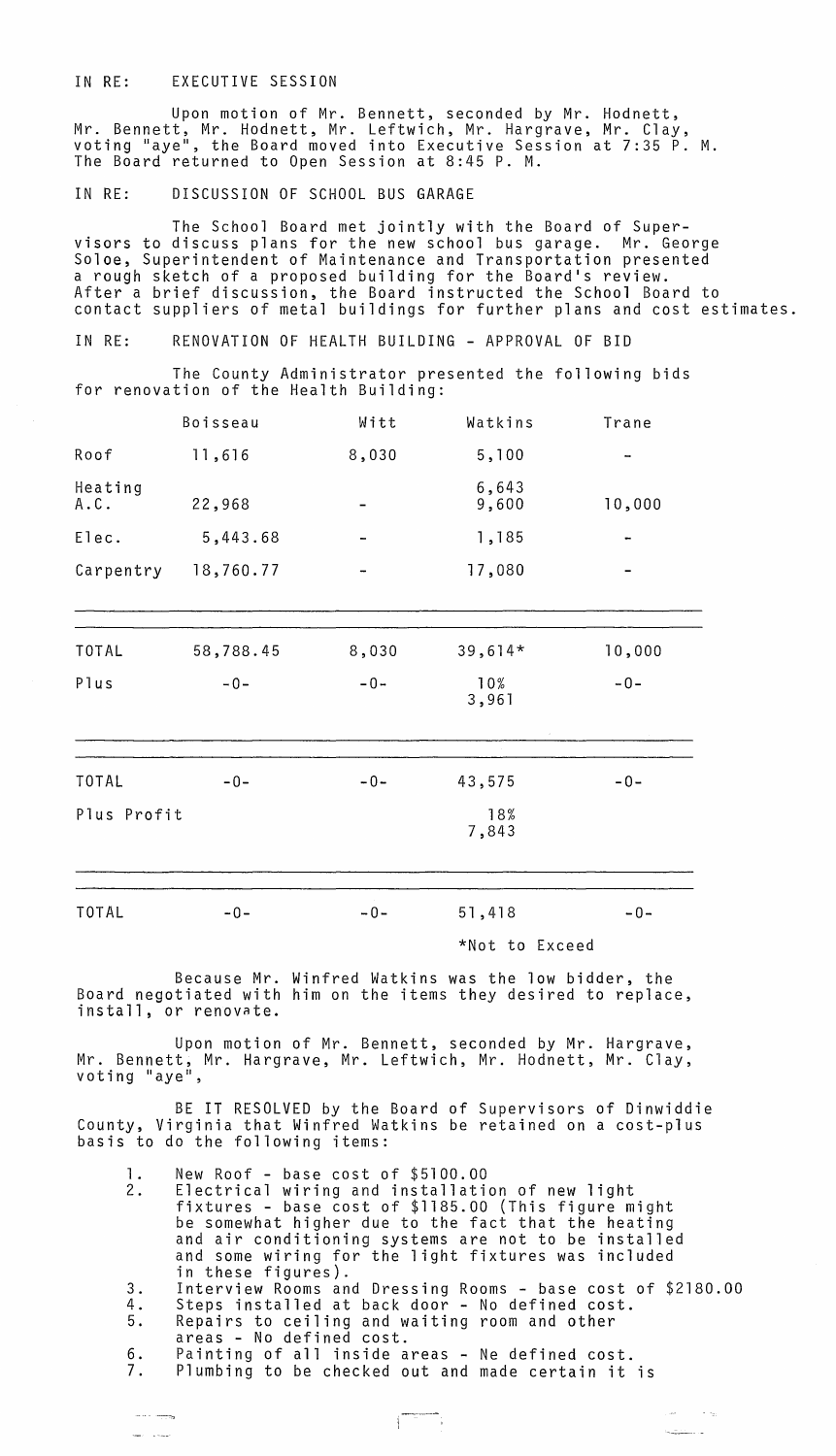8. 9. 10. in good working condition - No defined cost. Tile floor between hallway and waiting room to be repaired - No defined cost. Ramp at front entrance for handicapped. - No defined cost. Installation of one window A.C. unit - No defined cost.

 $\Box$ 

ll. 12. Installation of sink in X-ray room - No defined cost. New doors if needed and other minor problems corrected as they are encountered. - No defined cost.

### IN RE: DISCUSSION OF PAVING NORTH ENTRANCE ROAD & PARKING LOTS

The County Administrator advised the Board that the contractor had contacted him about the Board's desire to pave the Administration Complex parking lot since the de-acceleration lane for the North entrance road could be done at the same time. This would mean a substantial savings in cost to the County. The County Administrator then presented two bids for paving the parking<br>lot and new de-acceleration lane:

> 1. Shoosmith Brothers (8800 sq. yds. at \$3.90 per square yard) \$34,320.00

> 2. Short Paving (8758 sq. yds. at \$3.65 per square yard) 31,966.70

The Board discussed the alternatives available but no decision was made at this time.

## IN RE: SPECIAL MEETING

 $\begin{tabular}{|c|c|c|c|} \hline \quad \quad & \quad \quad & \quad \quad \\ \hline \quad \quad & \quad \quad & \quad \quad \\ \hline \quad \quad & \quad \quad & \quad \quad \\ \hline \quad \quad & \quad \quad & \quad \quad \\ \hline \quad \quad & \quad \quad & \quad \quad \\ \hline \quad \quad & \quad \quad & \quad \quad \\ \hline \quad \quad & \quad \quad & \quad \quad \\ \hline \quad \quad & \quad \quad & \quad \quad \\ \hline \quad \quad & \quad \quad & \quad \quad \\ \hline \quad \quad & \quad \quad & \quad \quad \\ \hline \quad \quad & \quad \quad & \quad \quad \\ \hline \quad \$ 

The Board set the date of Thursday, June 15, 1978 at 7:00 P.M. to meet in Special Session. The following items will most likely be discussed at this meeting:

- 1. Reappropriation to Dept. of Social Services
- 2. Decision on carpet & light fixtures for Courtroom
- 3. Approval of emergency Deputy Dog Warden<br>4. Review of comprehensive land use plan
- 4. Review of comprehensive land use plan<br>5. Approval of '701' grant.

#### IN RE: ADJOURNMENT

Upon motion of Mr. Hodnett, seconded by Mr. Leftwich, Mr. Hodnett, Mr. Leftwich, Mr. Hargrave, Mr. Bennett, voting "aye", the meeting adjourned at 10:30 P.M/

Upon motion of Mr. Hodnett, sec<br>Mr. Hodnett, Mr. Leftwich, Mr. Hargrave,<br>voting "aye", the meeting adjourned at 10<br>ATTEST: W.C. KNOTT

LAS. CLAY, CHAIRMAN

- "